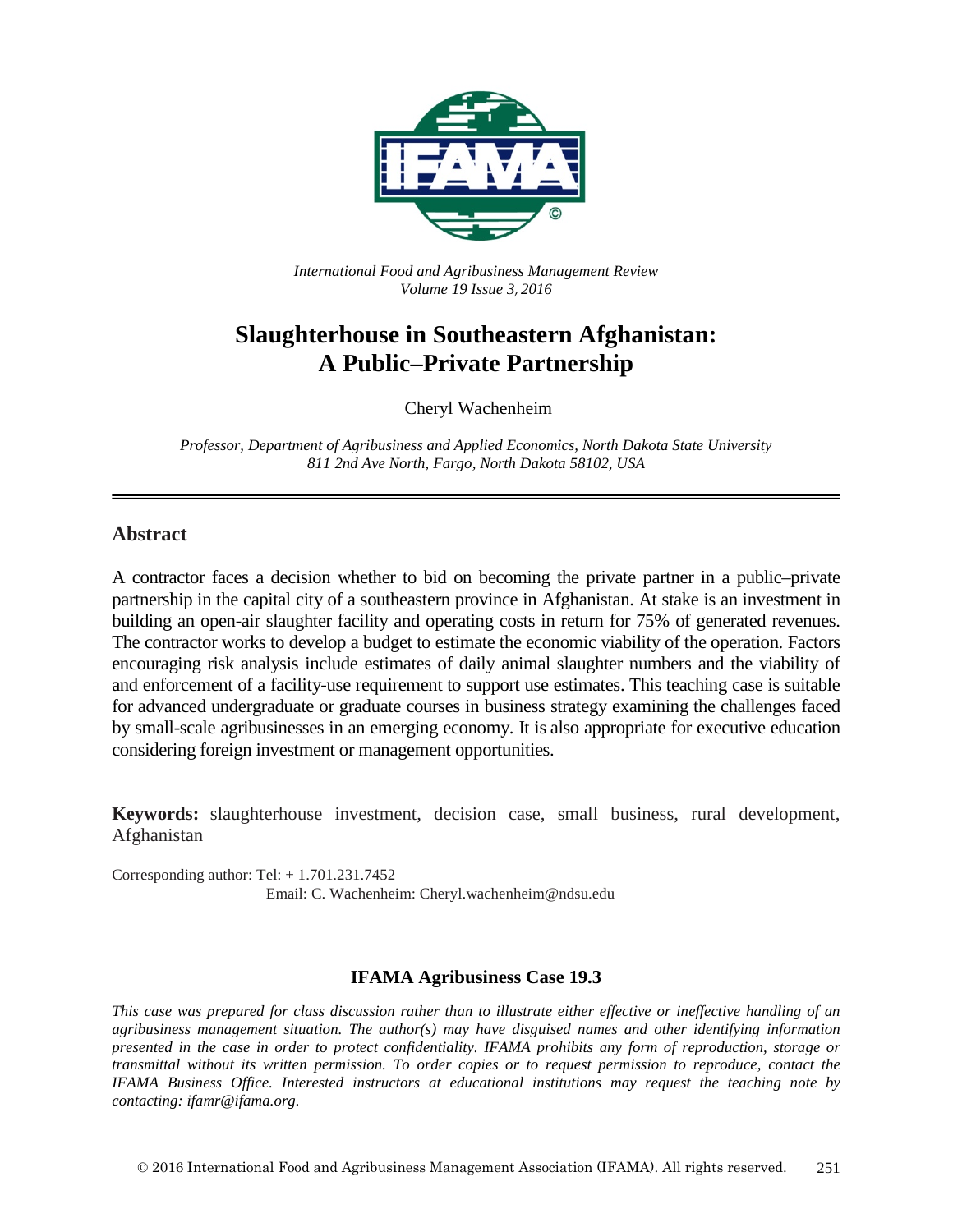### **Introduction**

Mohammad Aziz had to make a decision. He knew this sort of opportunity might not happen again. He reflected on the growing pressure throughout the province to find additional means to generate income as contracts offered by various government and non-government organizations began to dry up in Afghanistan. His own situation is particularly tenuous because of his nearterm objective to expand his fledgling construction firm, Global Rock Construction Company, in order to accommodate the addition of his oldest son, Popal.

Mohammad thought back to his younger days when he and his siblings would follow their father to the grange (livestock market) on the hill in Qalat on top which rested a castle said to be built and used by Alexander the Great. His father, then a local butcher, would visit the grange several times a week to purchase sheep and an occasional cow. Mohammed would help his father slaughter livestock on a flattened area of the hillside just adjacent to the grange. This traditional location for slaughter by Qalat's butchers remains today, although an increasing number have begun butchering their livestock closer to their homes or shops due to pressure from the Afghan National Army, which occupies the castle on top of the hill, and some more powerful local residents.

Mohammad had to admit that open-air slaughtering on the hillside has a number of undesirable health, sanitation, and aesthetic impacts. But, like most municipalities in Afghanistan, Qalat lacks an operating slaughter facility. Further, there are no restrictions on animal slaughter and few, if any, incentives for butchers to change standard slaughtering techniques and locations.

## **The Region**

Qalat is located in the interior of Zabul Province and serves as the capital city<sup>[1](#page-1-0)</sup>. Zabul is located in south-eastern Afghanistan, and because it shares a border with Pakistan, it serves as an Afghan entry-point for insurgents. There are three NATO-occupied, forward operating bases in Qalat, one of which hosted the Zabul Provincial Reconstruction Team comprised of US soldiers and airmen, and representatives of US government agencies including USDA, USAID, and the Department of State until the withdraw of NATO forces in [2](#page-1-1)014<sup>2</sup>. The Afghan National Army occupies Alexander's castle, and there is an Afghan National Police unit based in Qalat. Highway One, the paved Afghan ring road, runs through Qalat. There are generally passable but non-paved roads throughout most districts in the province.

Approximately two-fifths of the province is covered by mountains, or semi-mountainous terrain and just over one-fourth of the province is flatland. Most of the land is considered shrub-land although areas benefiting from spring runoff from the mountains and where irrigation is possible are farmed. Both the Arghandab and Tarnak rivers run through the province, and there exist

<span id="page-1-0"></span><sup>&</sup>lt;sup>1</sup> Information on Zabul Province and Qalat is sourced from the Naval Postgraduate School at

<https://my.nps.edu/web/ccs/zabul> and from the knowledge of the author based on US military briefings and within province experience.

<span id="page-1-1"></span> $2^2$  At the time of the decision, the impending withdraw of NATO forces was a generally anticipated reality for Qalat.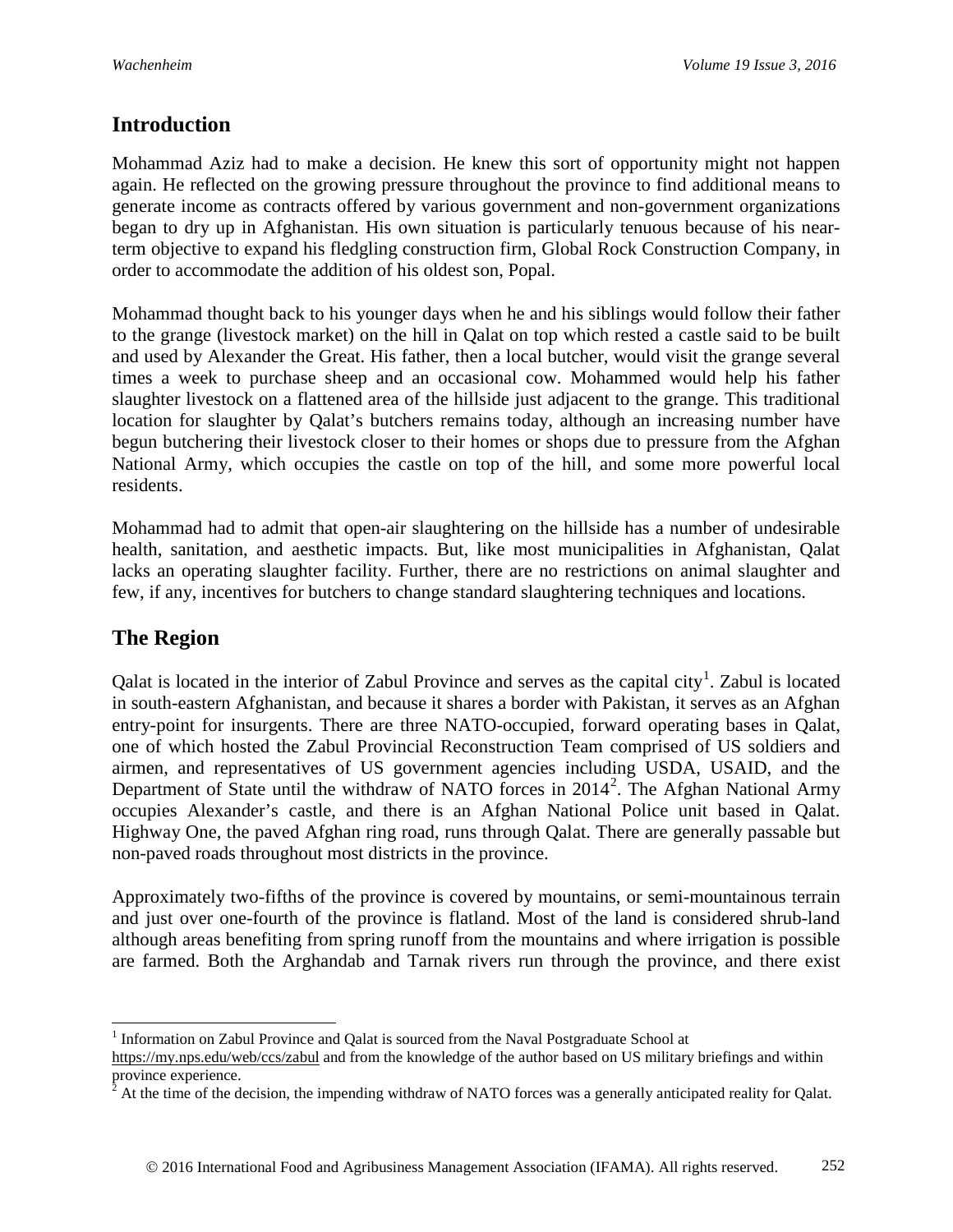many seasonal rivers and streams. Most of the populous, including that in Qalat, have ready access to potable water. The literacy rate is estimated at 1%.

The primary occupation of the province is agriculture. Predominant crops include wheat, corn, barley, almonds, grapes, apricots, potatoes, watermelon and poppy. Primary livestock consists of cattle, sheep, goats and chickens. Swine are not raised in the province as most occupants are Muslim. Many agricultural products are sold direct from the farm to traders. There are active markets in Qalat for commodities and food, and approximately three dozen butchers operate shops in town or out of their home compounds.



## **The Project**

The leadership of RampUp South proposed the building and operation of a slaughter facility through a public-private partnership. This organization is an Afghan-run and Afghan-owned nonprofit largely funded by USAID with the objectives of strengthening the resources and functioning of municipalities. In December, they held a pre-bid meeting for construction and operation of a slaughter facility.

In preparation for the pre-bid conference, representatives from USAID, Ramp-Up South, USDA and the Qalat mayor (hereafter called "the team") met to discuss building a slaughterhouse in Qalat. The consensus was that a slaughter-house should be built as a public–private partnership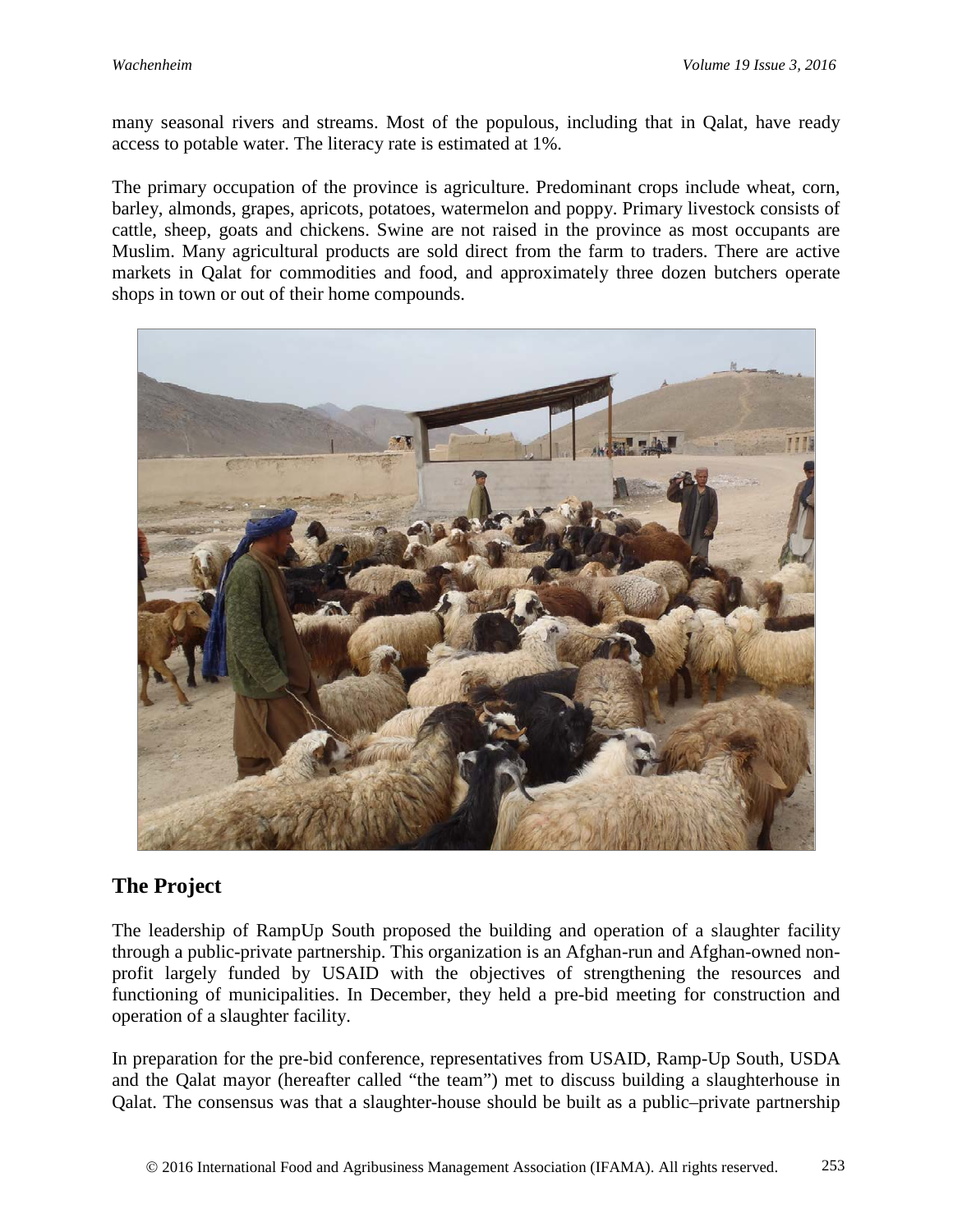and that it should be co-located with the existing livestock market. The team also agreed that additional stakeholders, to include local butchers, traders, and the Director of Agriculture, Irrigation and Livestock (DAIL), need to be involved throughout the planning process. Subsequently, representatives from the team assessed current livestock marketing, slaughtering practices, locations, quantity and type of livestock moving through the market so they would have this information available for facility design and to provide to the contractors who would bid on the project.

The team visited butchers both in the Qalat market and on-site during the slaughter process to solicit input and assess practices and impacts. On the day they visited the butchers, they found them among approximately fifteen animals that had been killed awaiting butchering (all sheep and goats). The animals were being butchered on their hides, so the process itself appeared relatively sanitary, although there was no water source present for cleaning tools or other items. The general area was littered with offal; there was moderate fly pressure, and it had a slightly offensive odor. It was also apparent that the butchers had been leaving animal byproducts (largely offal) over many weeks in depressions they had dug near the site used for slaughter. When the butchers were asked why they did not clean up the offal, they replied that this was the mayor's responsibility. When visiting the site again two weeks later, the slaughter site was occupied by only two butchers, each of whom had killed a cow and were processing it on its hide. There was no offensive odor, and the site was relatively clean. One of the butchers indicated they regularly clean up the blood and other non-meat products when they can sell them for use as fertilizer.

During a follow-on shura (meeting) with nineteen local butchers, the team learned they had never used the existing open-air slaughter facility that had been previously built in town (Exhibit 1). The butchers said it was not necessary as their current slaughter practices and locations were adequate and that the location of the slaughter facility was far from both the livestock market, where they purchased animals and their shops, where they sold the meat. They did not oppose the idea of a slaughter facility, however, if it were advantageous to them and did not pose substantial cost for use. From the discussion with the butchers, three criteria emerged and were determined essential for a facility: a) located close to town and their shops; b) the slaughter facility and market should be co-located or reasonably close; and, c) with traders in mind, the market plan should include overnight facilities for livestock. In general, by the end of the meeting, butchers were supportive, and thirty-six butchers signed an agreement to use such a facility if it met their criteria.

The team also visited livestock traders onsite at the market prior to the conference. Traders concurred that the market should be co-located with the slaughter facility and have overnight facilities. They added the market would need running water and walls, and perhaps a facility for individuals traveling with livestock (e.g., hotel). Persons interviewed by the team included local traders, those traveling from other districts in the province, and traders from two of the nomadic (Kuchi) tribes. The general consensus was that the tentative location chosen for the slaughter facility, the land on the opposite side of the hill from the current market, would well accommodate the grange—located adjacently to the slaughter facility. It was a convenient location just off the main road and sufficiently close to town. It had an important asset; the hill would act as a visual and distance barrier between the facilities and the capital city of Qalat.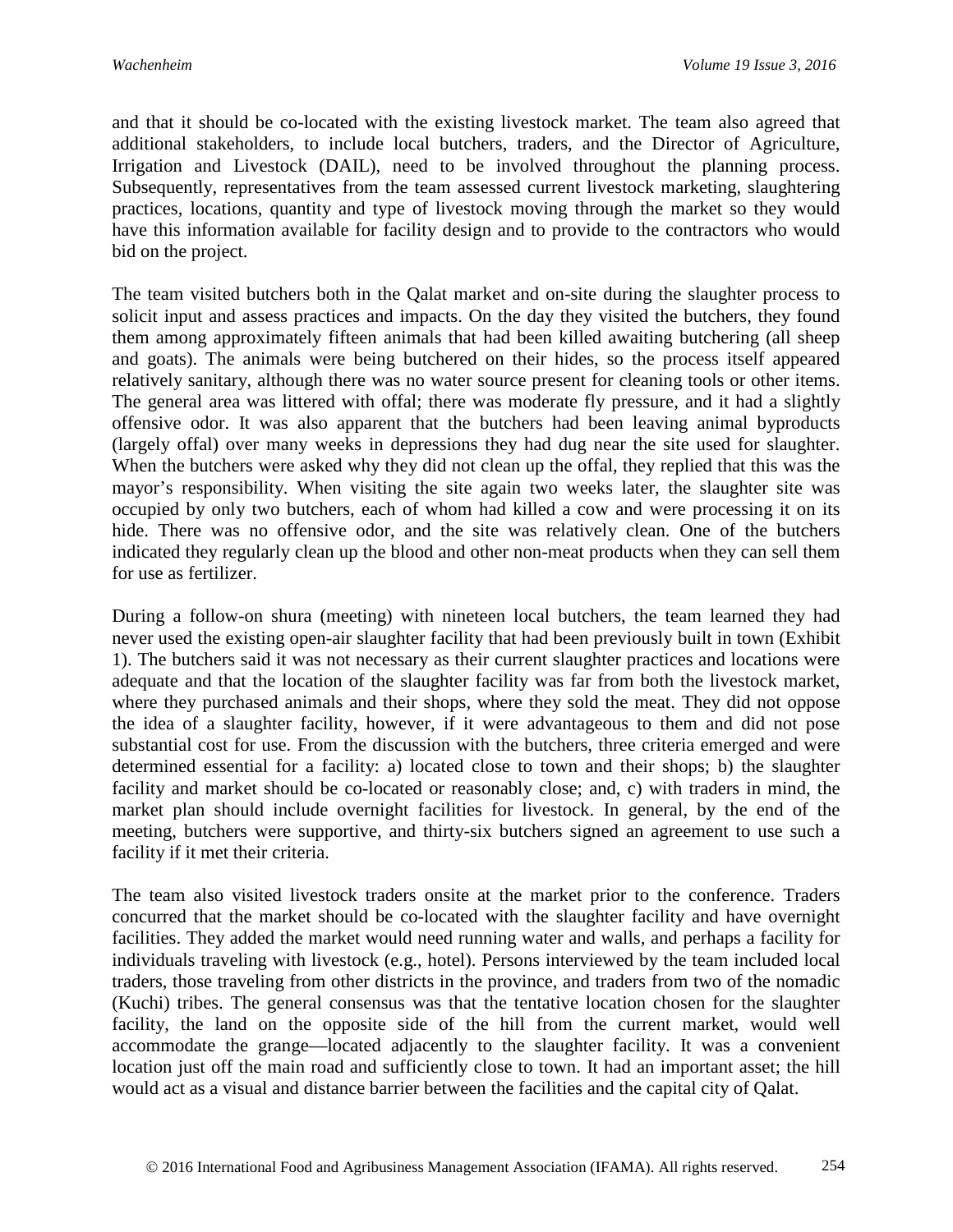

**Exhibit 1.** One butcher shares his thoughts about the location of the new facility.

## **Pre-Bid Conference**

As soon as the contractors settled, officials from RampUp South, flanked by local government, non-government and military partners, outlined their overall objective to be a fully-functioning single site. It would be an inspected slaughter facility with an adjacent livestock holding facility and market. Both were to be operated in a sustainable manner without external funding once initial construction was complete. They were working with NATO and non-government organizations to obtain funding for the livestock market. The purpose of the conference was to facilitate securing a private investor to build the slaughter facility and act as the private entity for operation in what would be a public–private partnership—one of the first in Qalat. Once they had gained input from the contractor firms, they intended to work with local officials, butchers, and livestock traders to solidify the location for the slaughter facility and market. Even though it was apparent—the plan had been in the works for several weeks if not longer—this was the first time Mohammad and the other contractors had heard about the plan.

Bismillah, the Chief Operating Officer for RampUp South, said: "One successful bidder will assist our team in designing the slaughter facility and then after completing construction, will be responsible for operating and maintaining it for five years."

The intensity with which he shared his vision drew the audience in and created a level of excitement Mohammed thought to be in stark contrast to the usual meetings of disgruntled residents that seem to fill the town hall. Bismillah explained that the US military's Agribusiness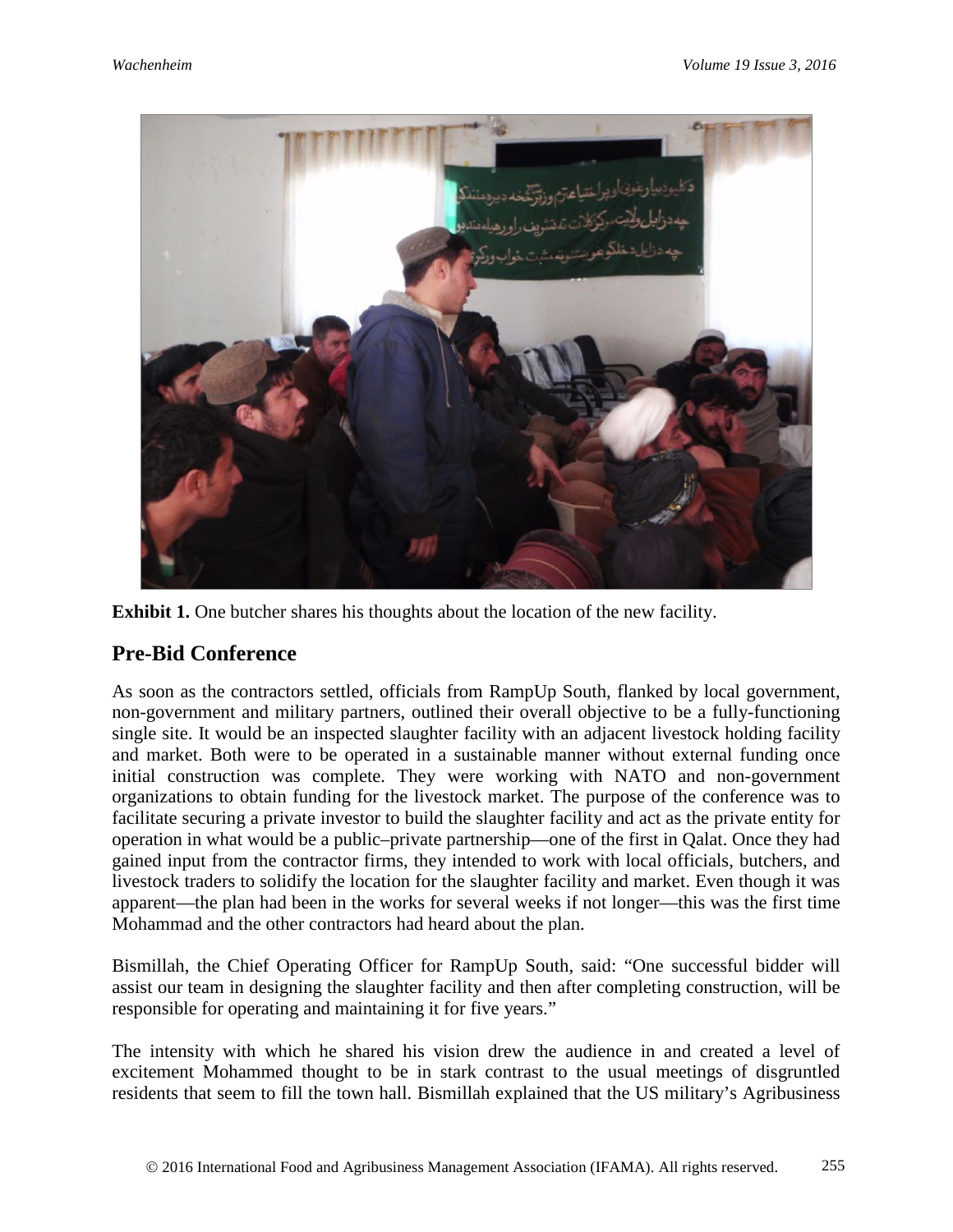Development Team, working alongside the Provincial Reconstruction Team (PRT), had been working with local government and businessmen like himself for almost three years. They were seeking secure funding for what would be an adjacently located grange. He was hopeful this funding would be forthcoming, but said the slaughter facility would be built regardless of whether the grange could be moved to an adjacent location or if it stayed as an open-air market on the opposite side of the hill.

#### **Plan of Action**

Mohammed returned home and immediately started putting together a bid that matched the initial plans for an "open-air facility with a non-porous, easily cleaned slaughter-floor and running water" as outlined at the meeting (Exhibit 2). He included "two non-meat animal waste holding areas with concrete flooring and sides" that were a required part of the design so as to reduce potential groundwater contamination, varmints, and insects. Mohammed smiled as he realized that these waste-holding areas would allow him to capture additional value of slaughter that was now widely wasted in the process.



**Exhibit 2.** Initial draft of slaughter facility plan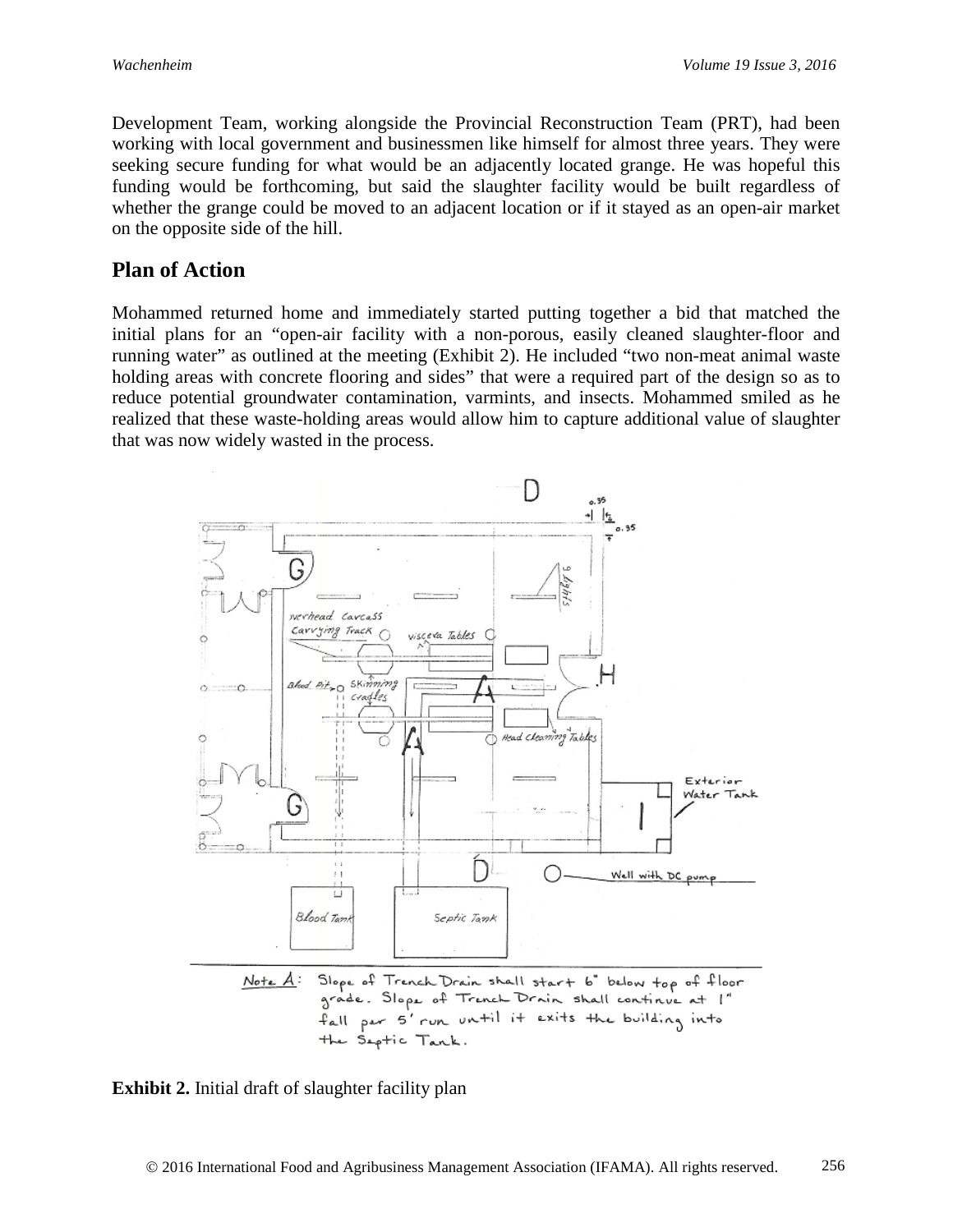While the intent was to establish rules associated with the slaughter, dressing, and meat handling, including controls to governing the operation of the facility, it was not part of the bidding process. Mohammed felt fairly comfortable in his assumption that there would not be many changes from what currently occurred on the hillside.

However, an important question on the minds of the potential bidders at the conference had been how the mayor intended to make sure butchers would use the facility at a cost, given that they were currently using the public hillside.

In what impressed him as a previously developed answer in case the question arose, Bismillah told the audience that "an enforcement mechanism or appropriate incentives would be implemented to ensure full use of the facilities" and that "government guarantees of enforcement of associated rules would be obtained prior to the beginning of facility construction."

The RampUp South team reinforced their statement by reminding the bidders that it was a public –private venture and local government had a significant stake in the outcome. They would provide the land and in return receive 25% of net slaughter revenues (revenue less direct cost of slaughter)—not an insignificant sum, especially important as revenue streams were down as aligned with the withdrawal of NATO troops.

One bidder pointed out that it was the private partner that would build the facility and pay all the operating and maintenance costs. If the slaughterhouse was not used to the degree anticipated, it would be difficult to recoup their initial investment. At that point, the Mayor stepped forward and outlined their tentative plan to enforce the use of the facility.

The Mayor explained the tentative plan enforcing the slaughterhouse use included requiring butchers to be registered and requiring meat sold in Qalat to have a stamp offered only to meat slaughtered at the slaughterhouse. The presenter also indicated they planned to fine or suspend the business license of those not complying. The team appeared very confident that the system put in place would be effective. Further, Mohammed thought, "If I accept the contract as the private member of the partnership, I personally will be motivated to work to ensure enforcement of the use of the facility." While most of his competitors were of the mindset that it was the government's job to make sure everyone played by the rules, he knew he would need to come up with an alternative plan if corruption, lack of resources, or any other potential factor did not result in a slaughter-house requirement for butchers being strictly enforced.

He specifically wondered how hesitant livestock buyers would be to use the slaughterhouse at a cost. He knew its use would require further costs associated with transportation as butchers often hired rickshaws to move the meat to their shops in town—a distance that would increase with the new slaughter location. The cost would be less and the rule easier to enforce if the grange was co-located with the slaughterhouse, but he knew that plan might never be realized.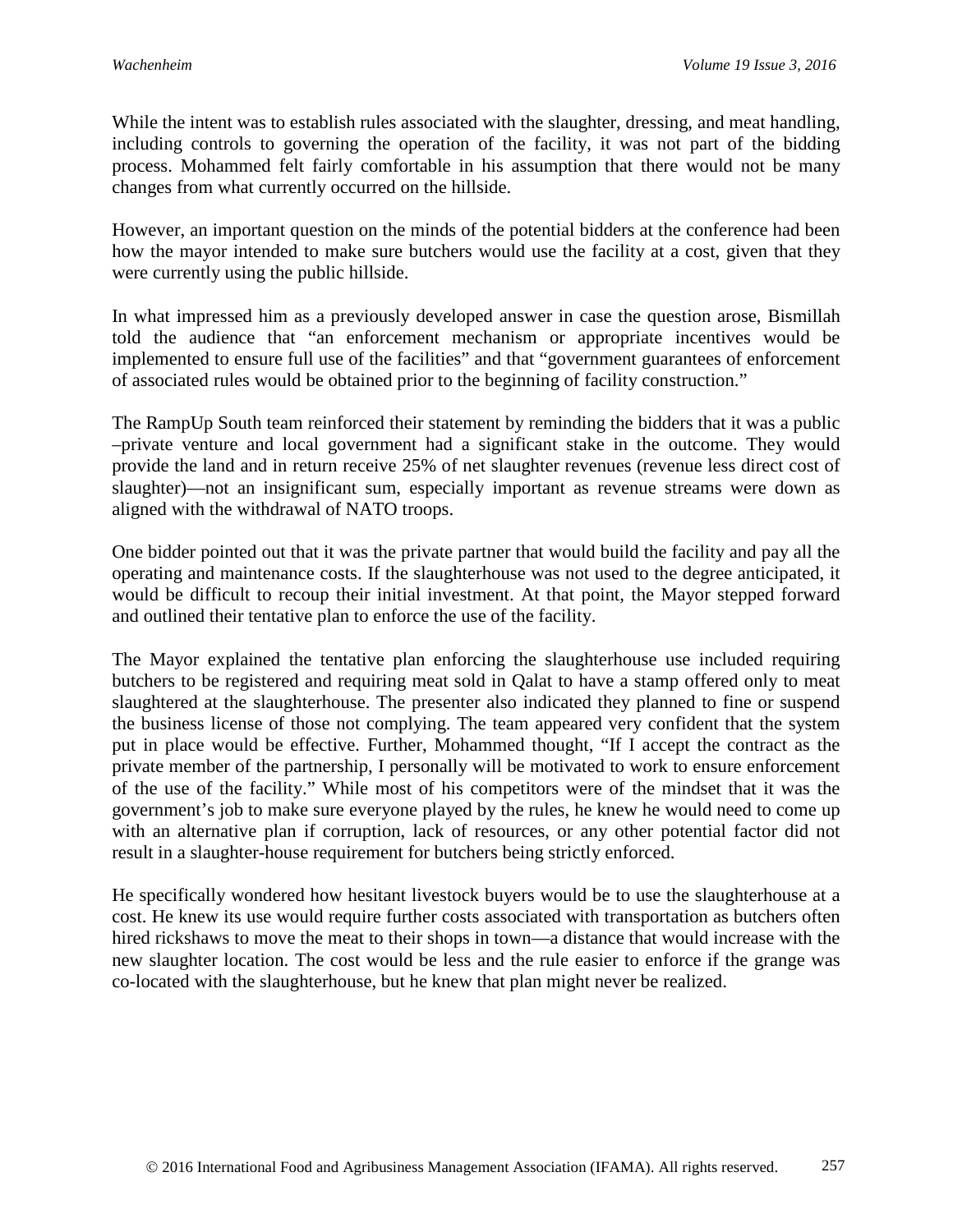## **Budget**

Mohammad sat down with his son after the meeting to pencil out some of the financial estimates. His son had come up with a nice schematic of what the finished facility would look like to include in their proposal (Exhibit 3). Mohammed knew he could construct the facility for approximately 1,400,000 Afghanis (\$20,000 USD), and perhaps much less if he did not include the cost of his labor and that of his other family members. He thought this bid might be a little high, but he believed it would be a good number to use as that is what he would charge the NATO organizations if they had contracted him to build the facility; He figured his fellow contractors would be thinking along the same lines. He had nearly that much in savings from previous NATO-sponsored projects he had completed during the past decade.

His estimate included the facility and also a 120 meter deep 8-inch diameter well and a submersible pump. He expected he would need to drill at least one more well and perhaps purchase two additional pumps over the next five years. These costs he included in the annual operating costs.

After just a moment's thought, Mohammed decided he didn't expect the facility to last much beyond the five-year contract, and he certainly did not intend to put in much additional money for upkeep to extend its life. "I can't think much beyond the next five years in this unstable environment," he thought.

Mohammed assigned an operating cost of 1050 Afghanis (\$15 USD) per day for basic repairs and to cover other costs associated with being open regardless of the level of facility use. He figured in an annual cost of 140,000 Afghanis (\$2,000) for the combined salary of himself and his son.

His thoughts shifted to the revenue side. While the butchers would be a captive audience if the rules were enforced, he knew they would eventually move their slaughter to their homes or otherwise work to circumvent the use of the slaughterhouse. He decided he could charge 50 Afghanis for slaughter averaged over the number of sheep and cows (weighted based on his expectation of one cow for every four sheep slaughtered) and that his average cost associated with the slaughter would be 20 Afghanis<sup>[3](#page-7-0)</sup>. He also figured he could get about 10 Afghanis for the non-meat components of each cow slaughtered and about four Afghanis for sheep. He thought it was better to ignore this potential source of revenue for now because he wasn't sure of his right to these byproducts and whether there would be a sufficient market given the quantity of slaughter he anticipated. He recalled that he would have to provide 25% of the revenues to the city.

<span id="page-7-0"></span><sup>&</sup>lt;sup>3</sup> Note an exchange rate of 70 Afghanis to \$1 USD is used.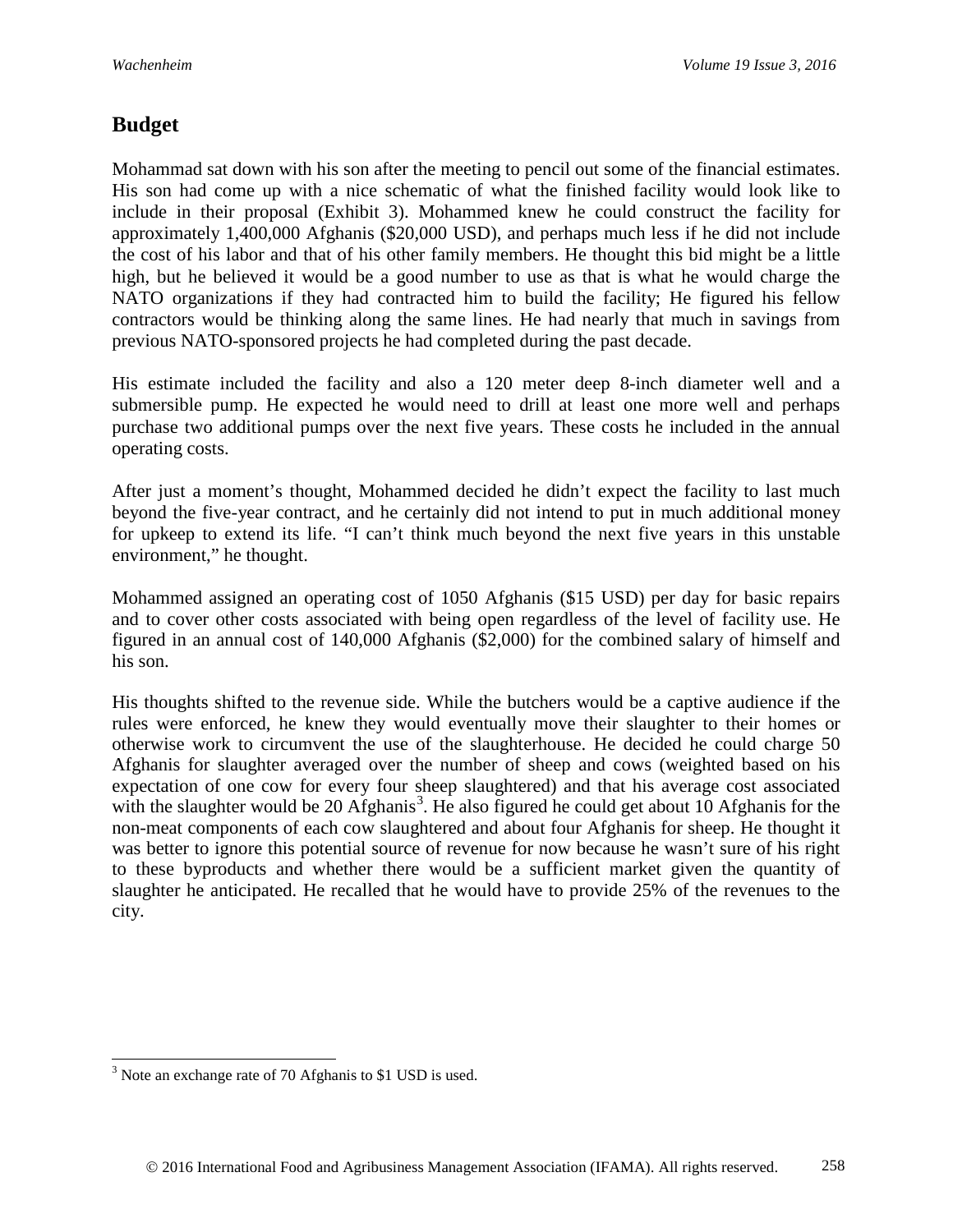

**Exhibit 3.** A pictorial depiction of the draft slaughter facility when completed.

Mohammed assigned an operating cost of 1050 Afghanis (\$15 USD) per day for basic repairs and to cover other costs associated with being open regardless of the level of facility use. He figured in an annual cost of 140,000 Afghanis (\$2,000) for the combined salary of himself and his son.

His thoughts shifted to the revenue side. While the butchers would be a captive audience if the rules were enforced, he knew they would eventually move their slaughter to their homes or otherwise work to circumvent the use of the slaughterhouse. He decided he could charge 50 Afghanis for slaughter averaged over the number of sheep and cows (weighted based on his expectation of one cow for every four sheep slaughtered) and that his average cost associated with the slaughter would be 20 Afghanis<sup>[4](#page-8-0)</sup>. He also figured he could get about 10 Afghanis for the non-meat components of each cow slaughtered and about four Afghanis for sheep. He thought it was better to ignore this potential source of revenue for now because he wasn't sure of his right to these byproducts and whether there would be a sufficient market given the quantity of slaughter he anticipated. He recalled that he would have to provide 25% of the revenues to the city.

Mohammed had his son sit down and work out the calculations, asking him to tell him the number of animals that would need to be slaughtered each day in order to cover his investment cost and pay his operating costs and their salaries.

<span id="page-8-0"></span> <sup>4</sup> Note an exchange rate of 70 Afghanis to \$1 USD is used.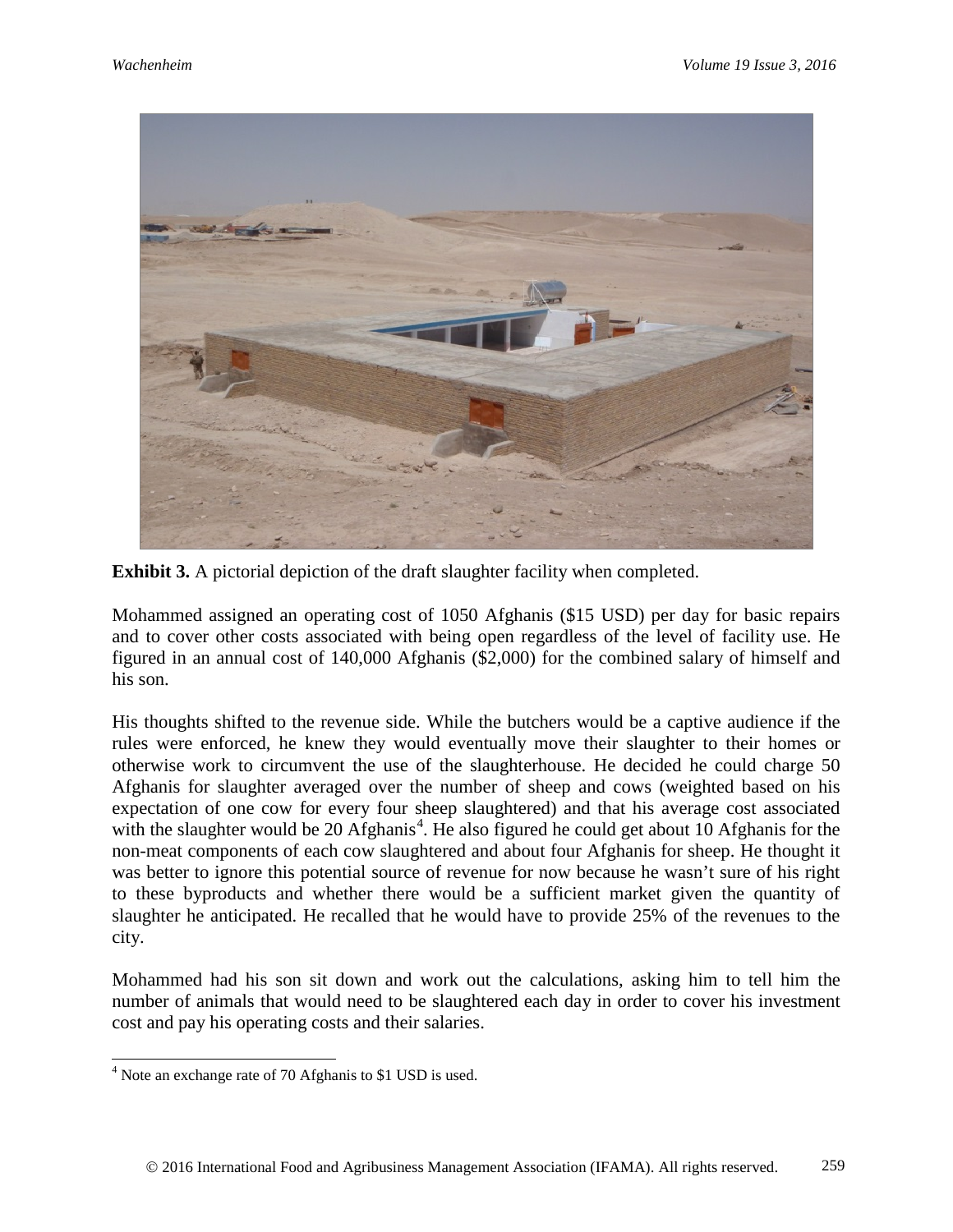## **Livestock Numbers**

As his son worked the budget, Mohammed looked over the tally of livestock numbers provided by RampUp South at the pre-bid meeting. They had conducted animal counts on five different days over a one-month-period.

He knew he might need to adjust the numbers. First, they were taken in March. Typically, the number of animals sold increases later in the spring and over the summer. He did, however, think livestock numbers in March might be a good estimate of livestock numbers averaged over the entire year because there tended to be fewer livestock sold during the winter months. Second, he knew the team only counted the number of animals in the market and did not attempt to estimate the number sold for slaughter. Mohammed figured about half the animals were from out of town, and that those traders usually sell their animals within one or two days so they can return home. The other half he estimated to be local, and his experience suggested one-third of the animals they brought along to market would be sold on any given day.

| Day       | <b>Time</b>    | <b>Number of head</b>   |
|-----------|----------------|-------------------------|
| Sunday    | 11:30 to 13:00 | 275 sheep and 80 cattle |
| Tuesday   | 09:00 to 11:00 | 155 sheep and 30 cattle |
| Wednesday | 10:00 to 12:00 | 317 sheep and 57 cattle |
| Thursday  | 08:00 to 09:30 | 477 sheep and 82 cattle |
| Saturday  | 09:00 to 10:30 | 306 sheep and 45 cattle |

**Exhibit 4.** Sample number of livestock observed at the grange in one day during a one-month-period in March.

## **The Decision**

Mohammed felt he had all the information he was able to collect or estimate, even if it was not all the information he would like to have to make his decision. He began to go through the budget, first with straight analytics. He would have many factors to consider and ponder over the next couple of days before he decided whether this was the right path for him and his family.

1. Identify the different groups of participants in this case and define what motivates them (to include financial interests). Do the interests of the different groups align? How do they conflict? How are these relationships likely to contribute to or detract from the success of the venture?